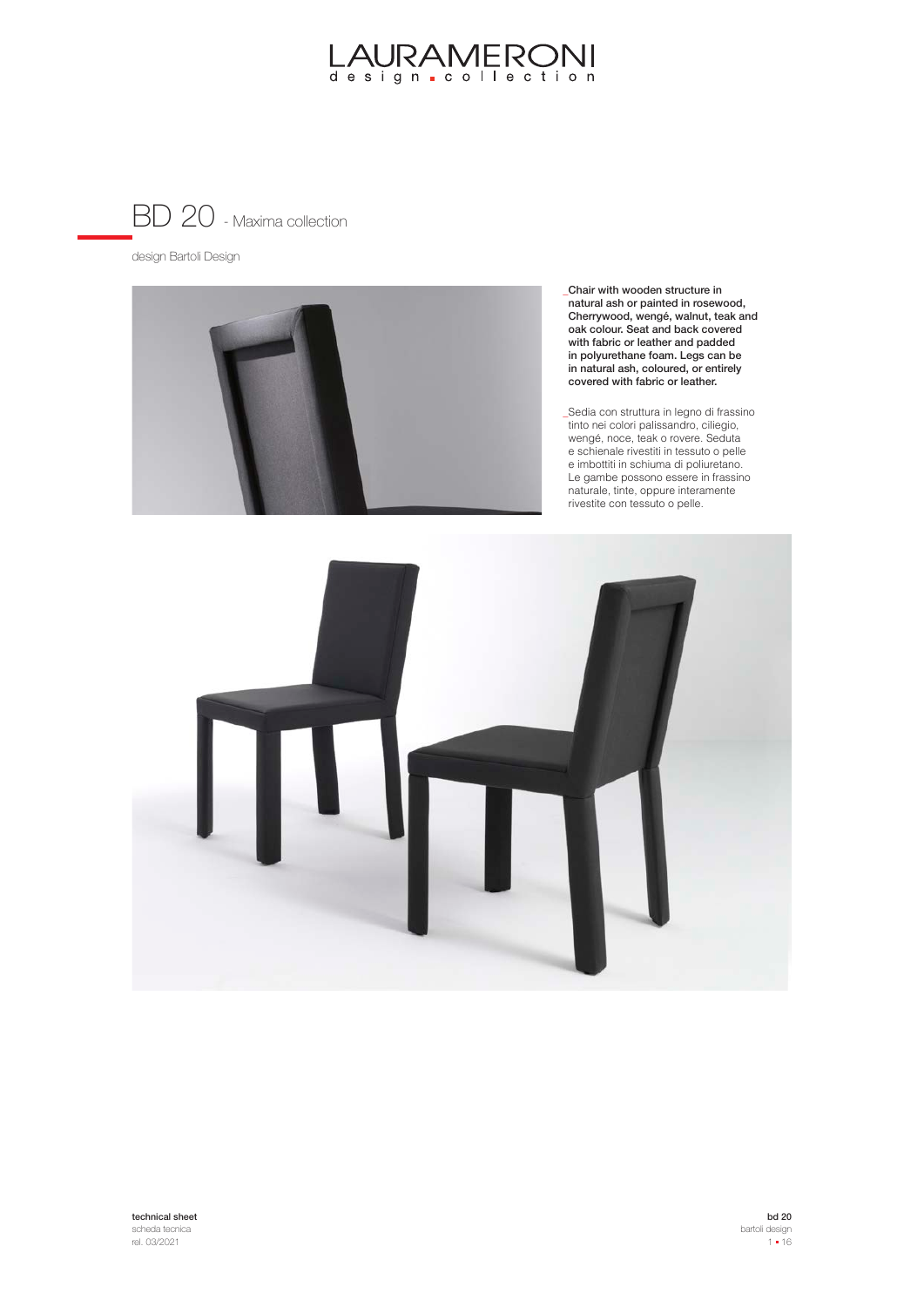

design Bartoli Design



Designed by Bartoli, this chair is an **\_** exclusive element of design; a comfortable and extremely elegant seat, available in different finishes, in order to satisfy any customer's need and to adapt itself to different environments.

Disegnata da Bartoli Design, questa sedia è un esclusivo elemento di design; una seduta comoda ma anche estremamente elegante, disponibile in diverse finiture per soddisfare qualsiasi esigenza del cliente e per adattarsi quindi a diversi ambienti.

technical sheet scheda tecnica rel. 03/2021

bd 20 bartoli design  $2 - 16$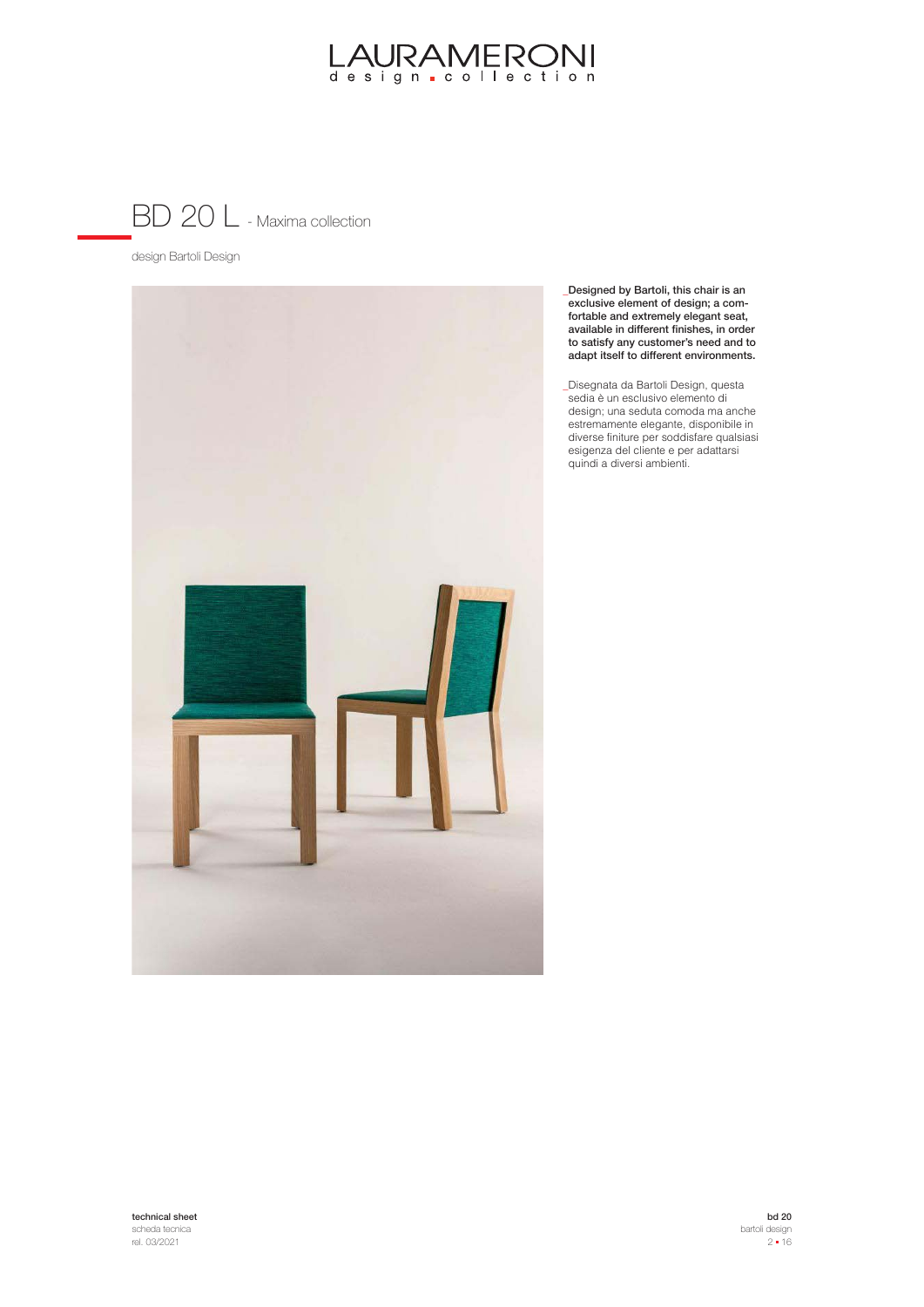**\_dimensions** 

BD 20 chair - sedia **вь zo** onair - scala<br>stuhl - chaise - Стул



BD 20 L chair - sedia -**БВ 20 2** онын соол<br>stuhl - chaise - Стул



Dimensions in centimeters and inches. **\_**

The right to discontinue and make changes is reserved.

This information is based on the latest product information available at the time of printing.

technical sheet scheda tecnica rel. 03/2021

bd 20 bartoli design  $3 - 16$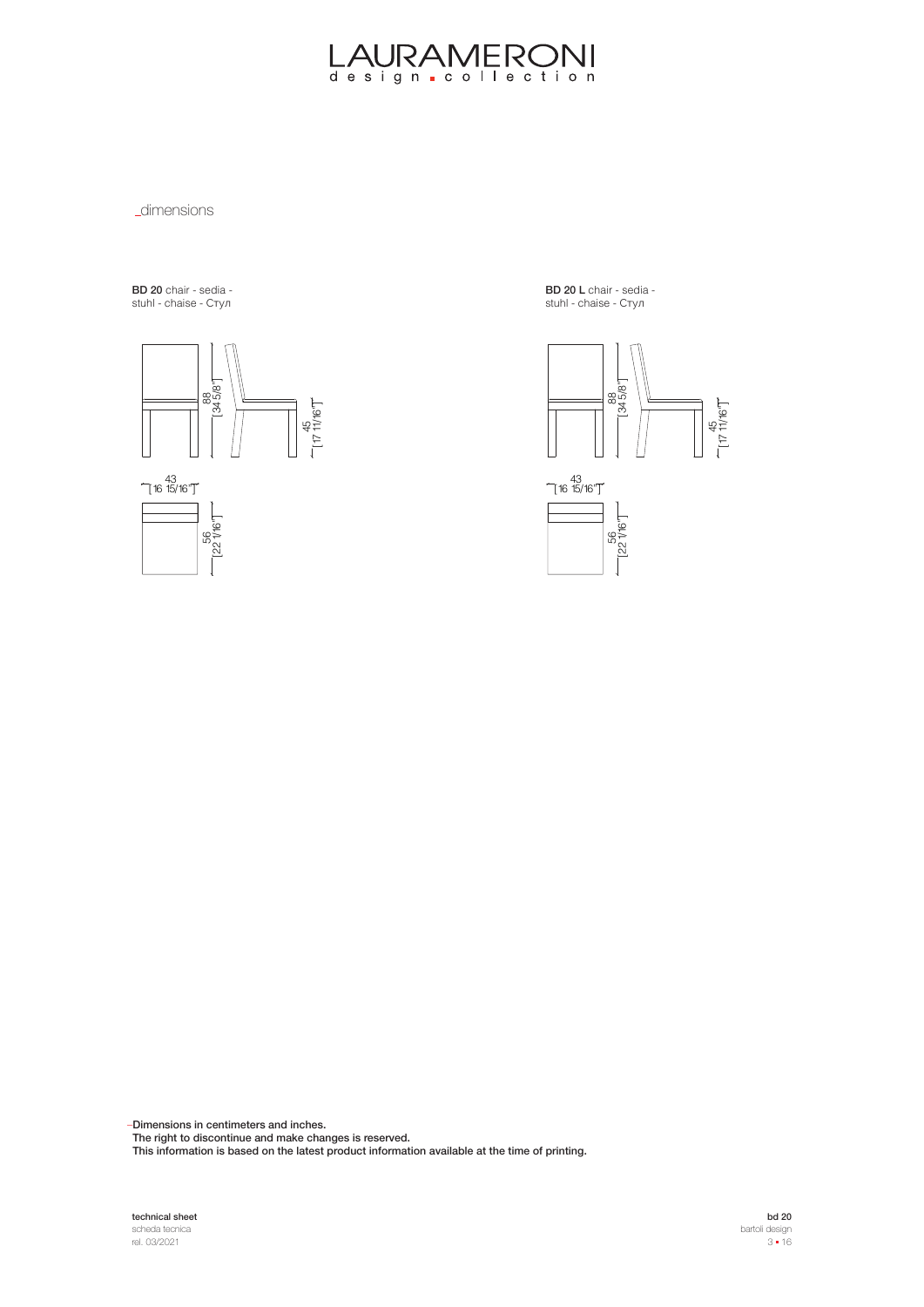

#### materials & finishes for structure





Natural Ash dyed in all wood colours



Brushed mat lacquered



Available in all RAL / NCS colours





Lacca 61 colours

The finishes shown are indicative and refer to the entire production range. **\_** Laurameroni reserves the right to modify the range without warning.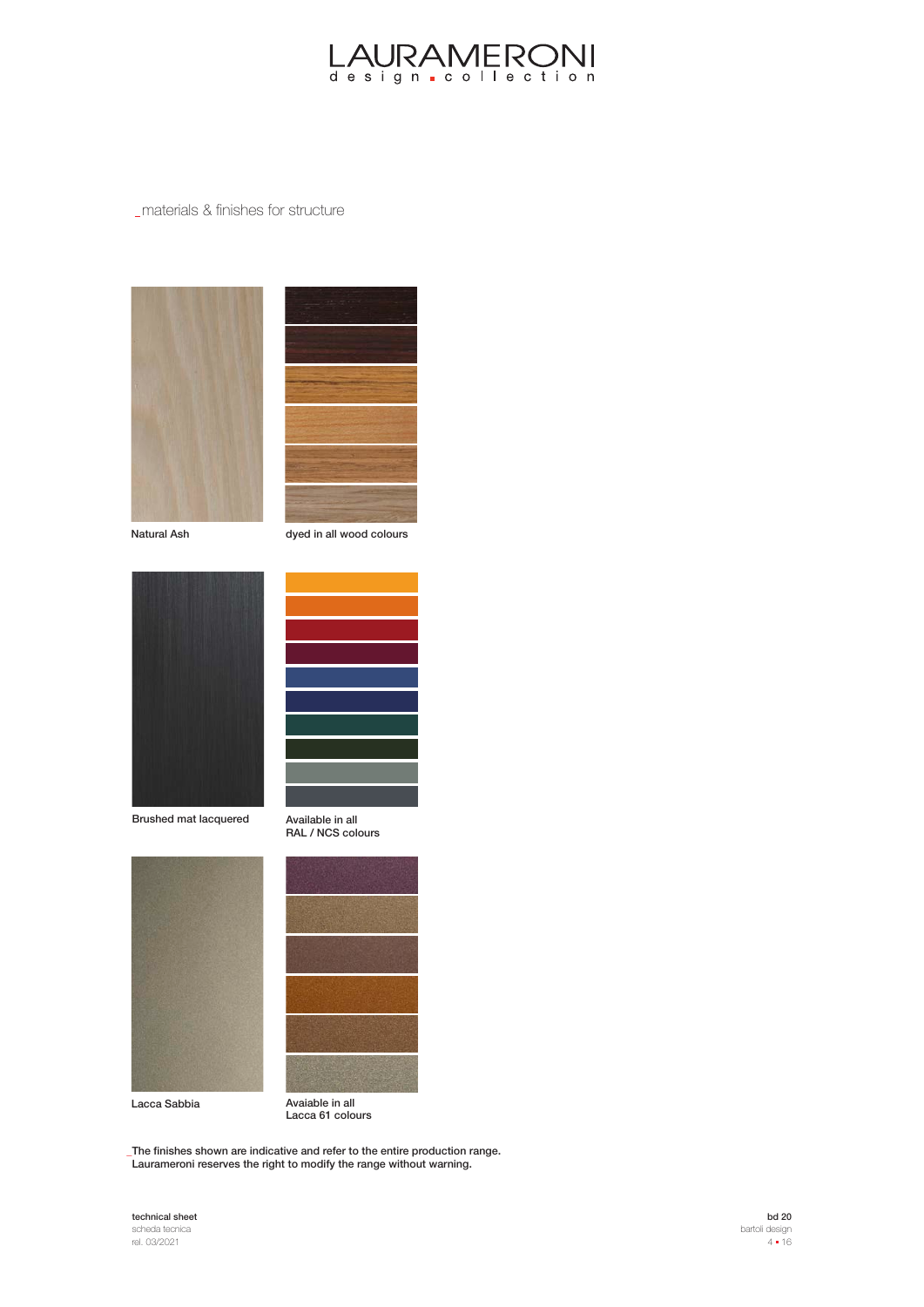

# materials & finishes of the seat covering nubuck leathers







Nubuck 2133 Category A



Nubuck 2115 Category A



Nubuck 2118 Category A



Nubuck 2101 Category A



Nubuck 2105 Category A



Category A



Category A



Nubuck 2103 Category A



Nubuck 2104 Category A



Nubuck 2116 Category A



Nubuck 2119 Category A

The finishes shown are indicative and refer to the entire production range. **\_** Laurameroni reserves the right to modify the range without warning.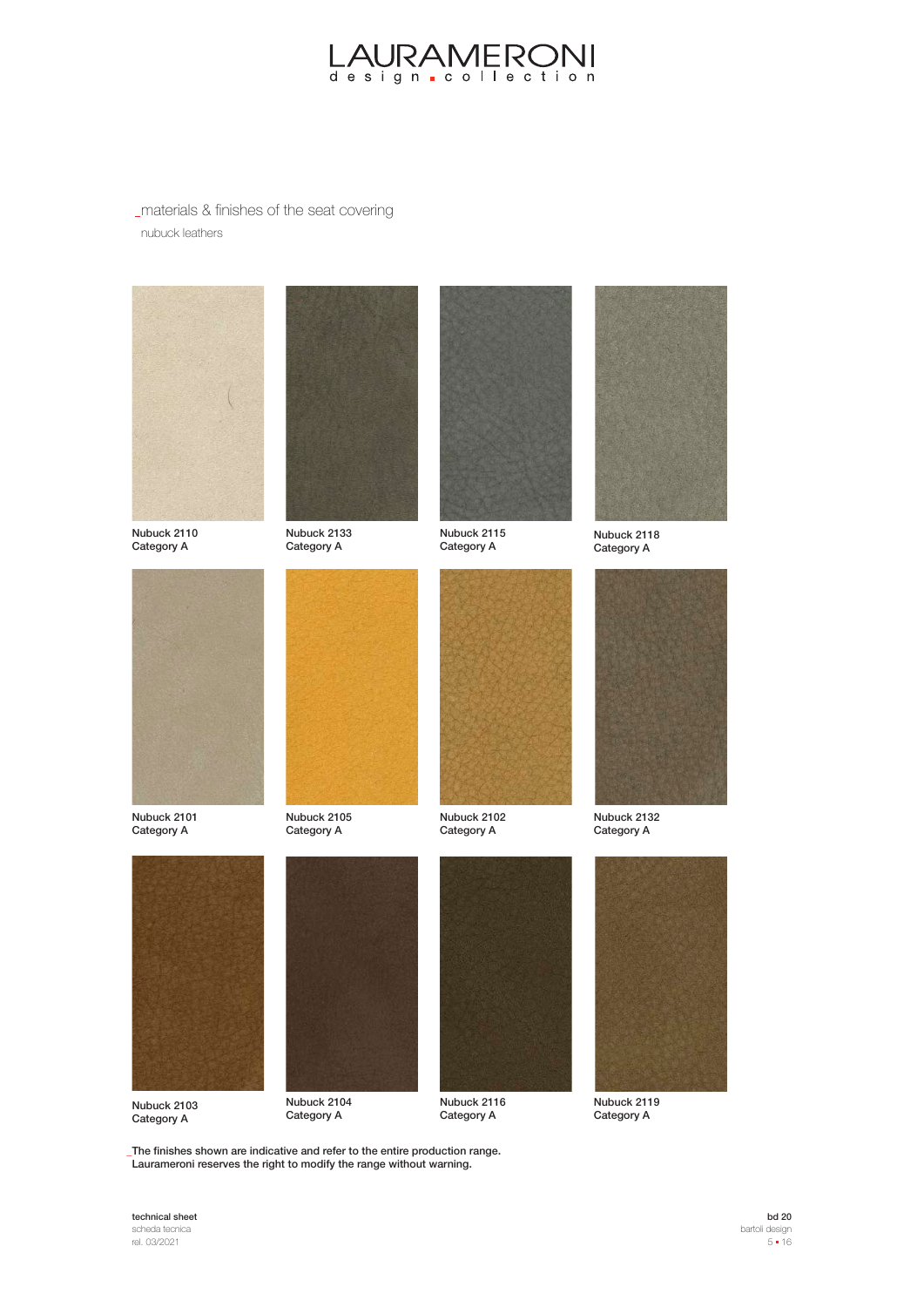

# materials & finishes of the seat covering nubuck leathers







Nubuck 2135 Category A



Nubuck 2109 Category A



Nubuck 2106 Category A



Nubuck 2136 Category A



Nubuck 2108 Category A



Category A



Category A



Nubuck 2120 Category A



Category A



Nubuck 2107 Category A



Nubuck 2117 Category A

The finishes shown are indicative and refer to the entire production range. **\_** Laurameroni reserves the right to modify the range without warning.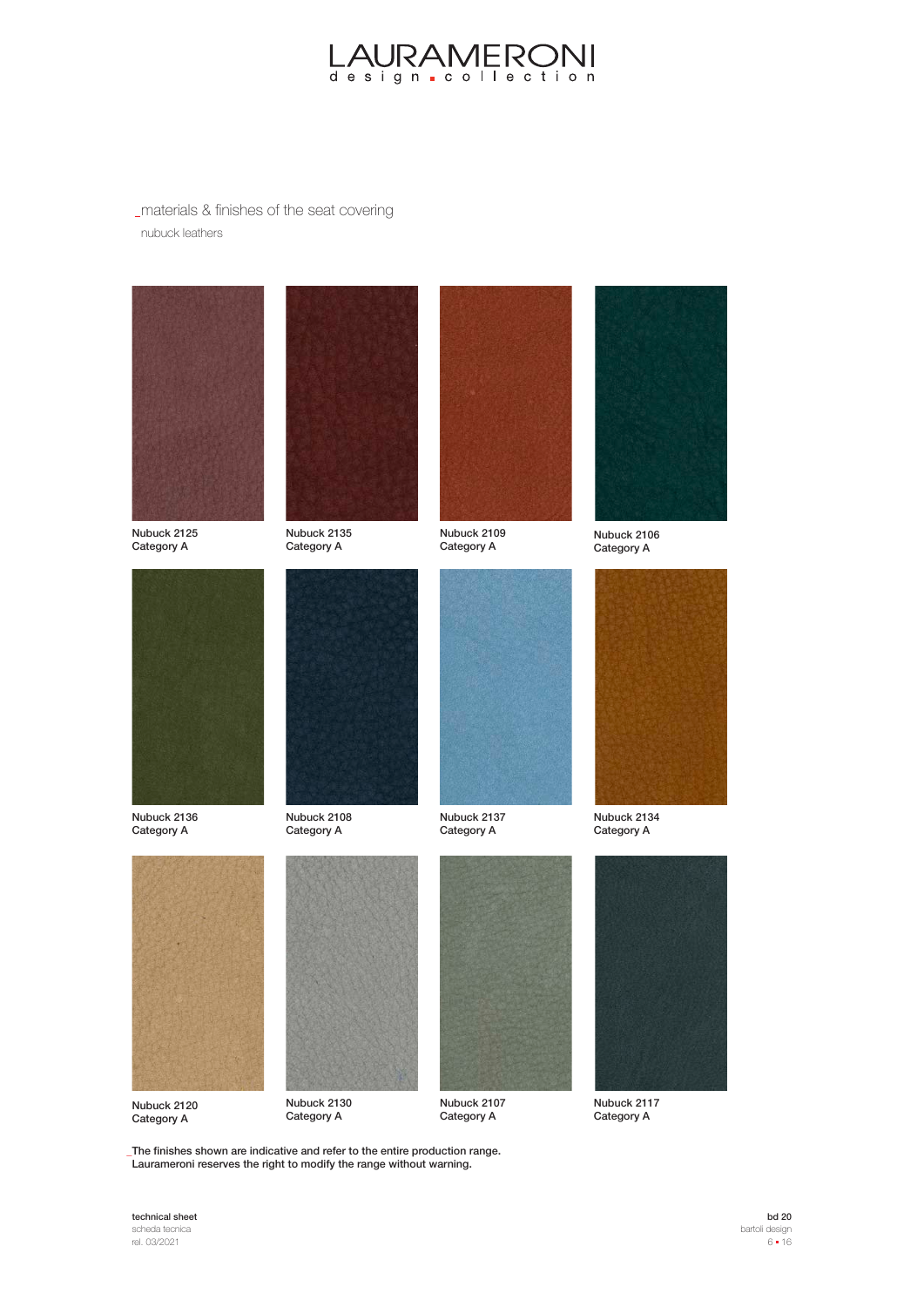

materials & finishes of the seat covering nubusk leathers





Nubuck 2114 Category A

 $\overline{a}$ 

Nubuck 2138 Category A

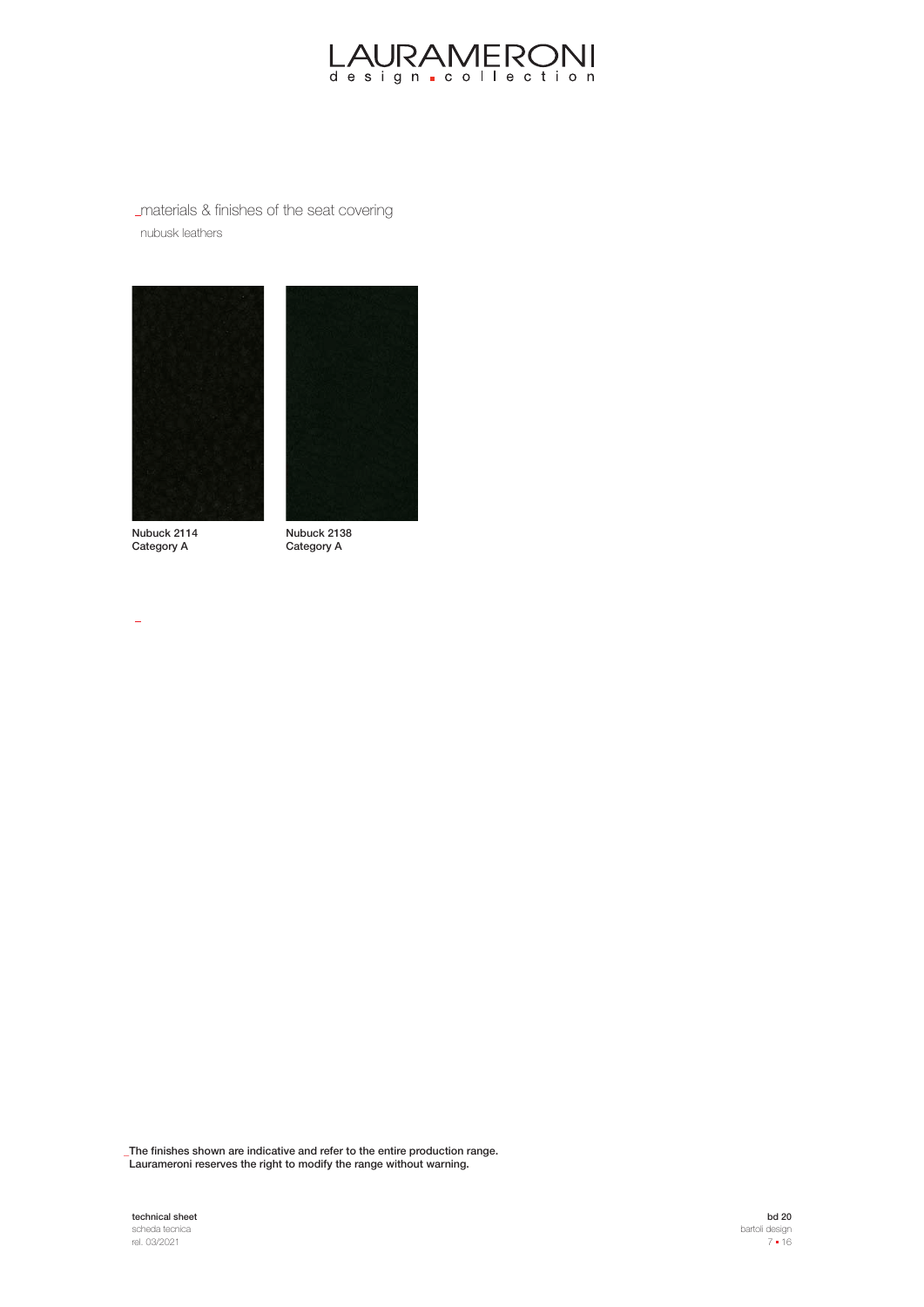

## materials & finishes of the seat covering montana leathers



Montana 1302 Category B



Montana 1304 Category B



Montana 1305 Category B



Montana 1303 Category B



Montana 1301 Category B



Montana 1306 Category B

The finishes shown are indicative and refer to the entire production range. **\_** Laurameroni reserves the right to modify the range without warning.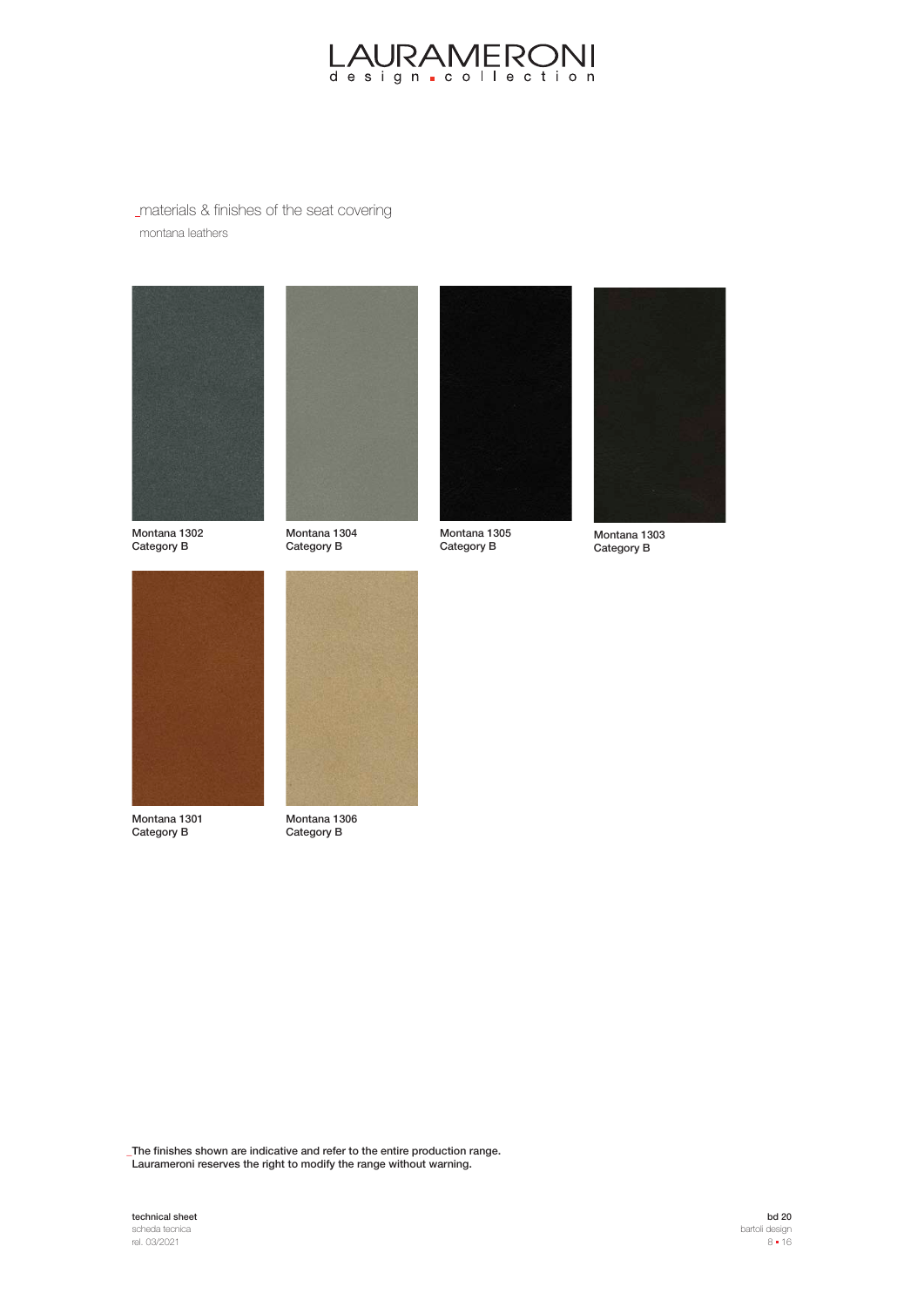

## materials & finishes of the seat covering savana leathers







Savana 1007 Category B



Savana 1003 Category B



Savana 1004 Category B



Savana 1012 Category B



Savana 1009 Category B



Category B



Savana 1006 Category B



Savana 1001 Category B



Category B

The finishes shown are indicative and refer to the entire production range. **\_** Laurameroni reserves the right to modify the range without warning.

#### technical sheet scheda tecnica

rel. 03/2021

bd 20 bartoli design  $9 - 16$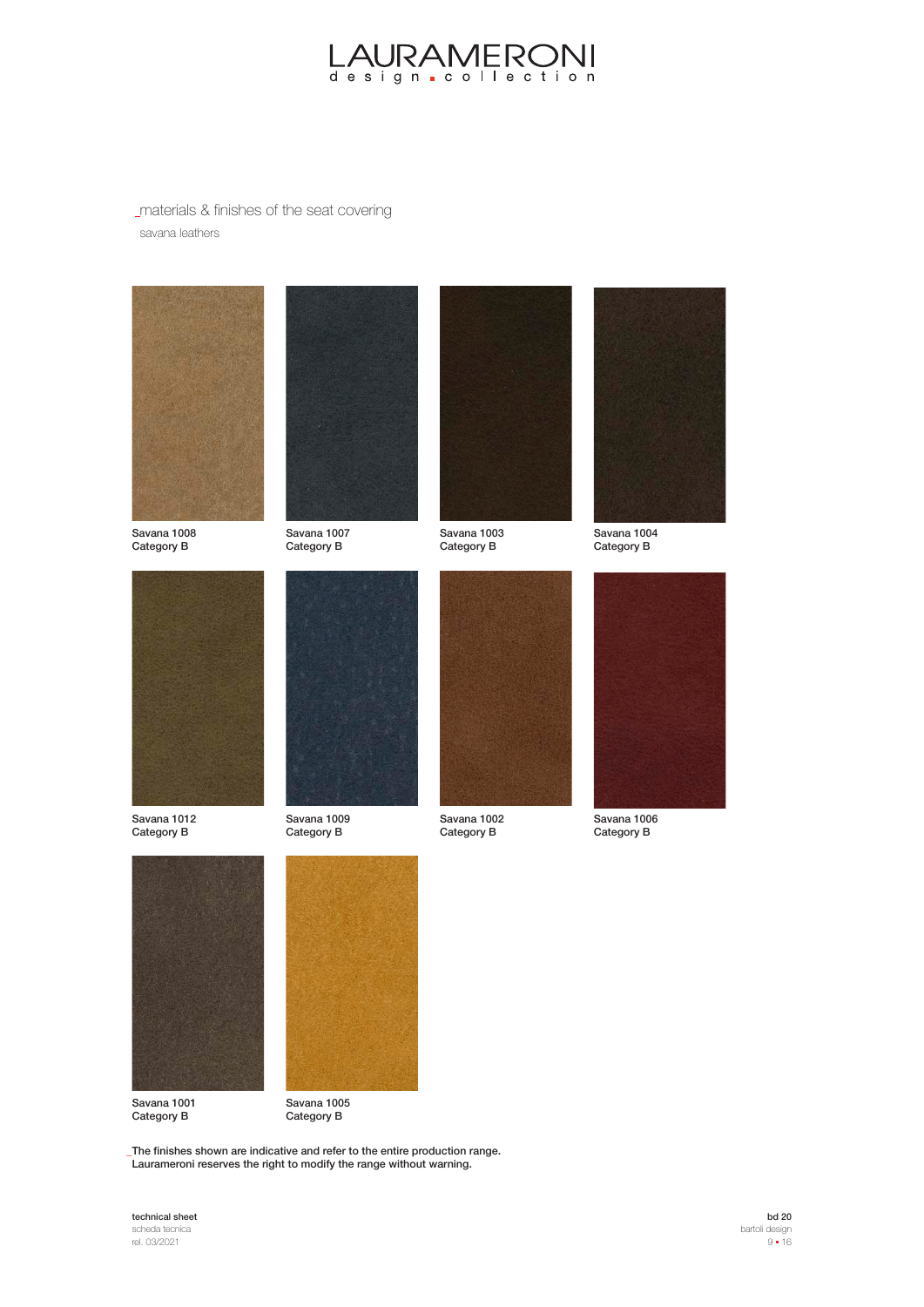

materials & finishes of the seat covering cloud leathers







Cloud 6048 Category C



Cloud 1015 Category C





Cloud 779 Category C



Cloud 6099 Category C

Cloud 3403 Category C

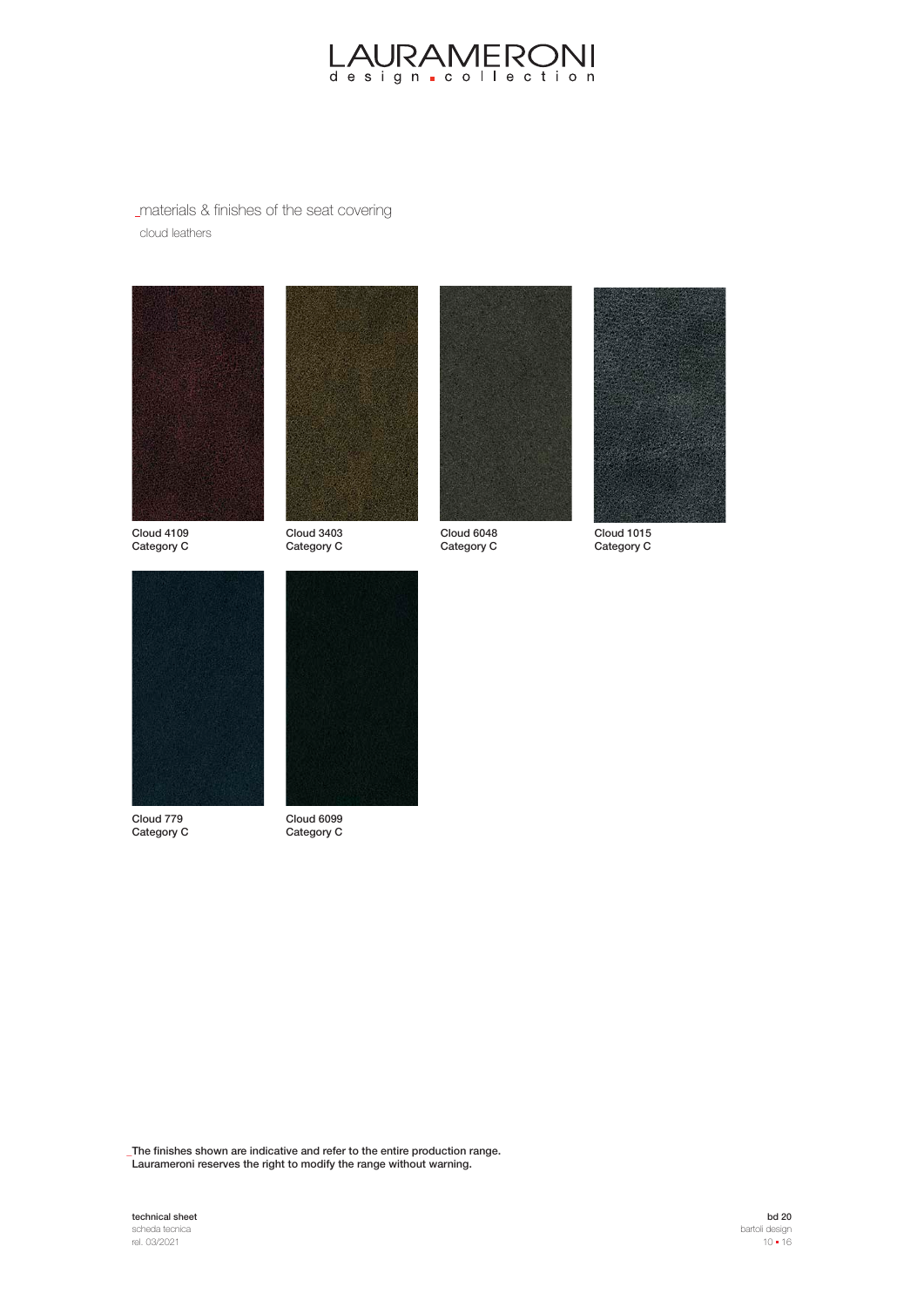

### materials & finishes of the seat covering "shiny" velvet























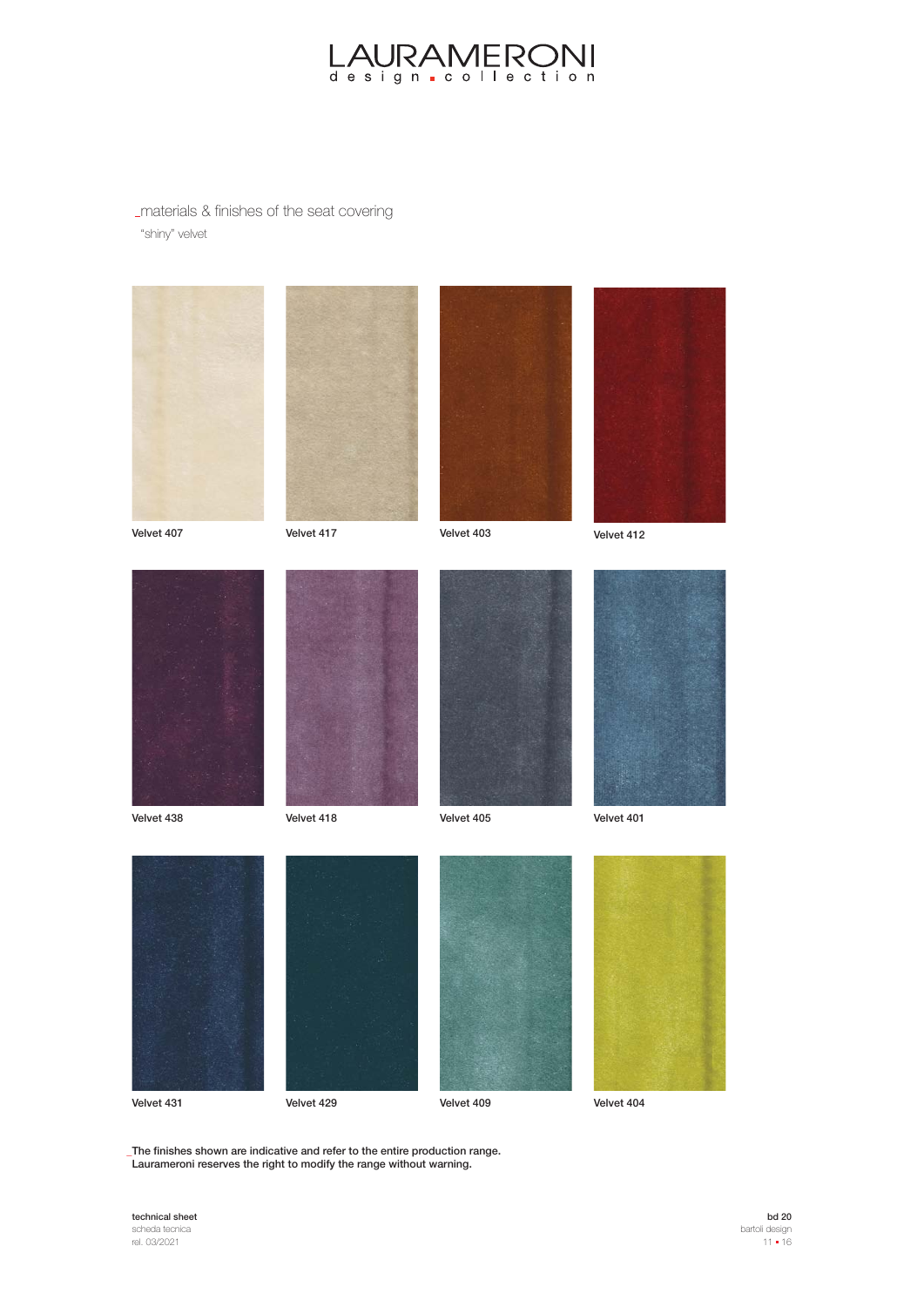

## materials & finishes of the seat covering "shiny velvet"







Velvet 414 Velvet 413 Velvet 424

Velvet 437

















Velvet 406

The finishes shown are indicative and refer to the entire production range. **\_** Laurameroni reserves the right to modify the range without warning.

# technical sheet

scheda tecnica rel. 03/2021

bd 20 bartoli design  $12 - 16$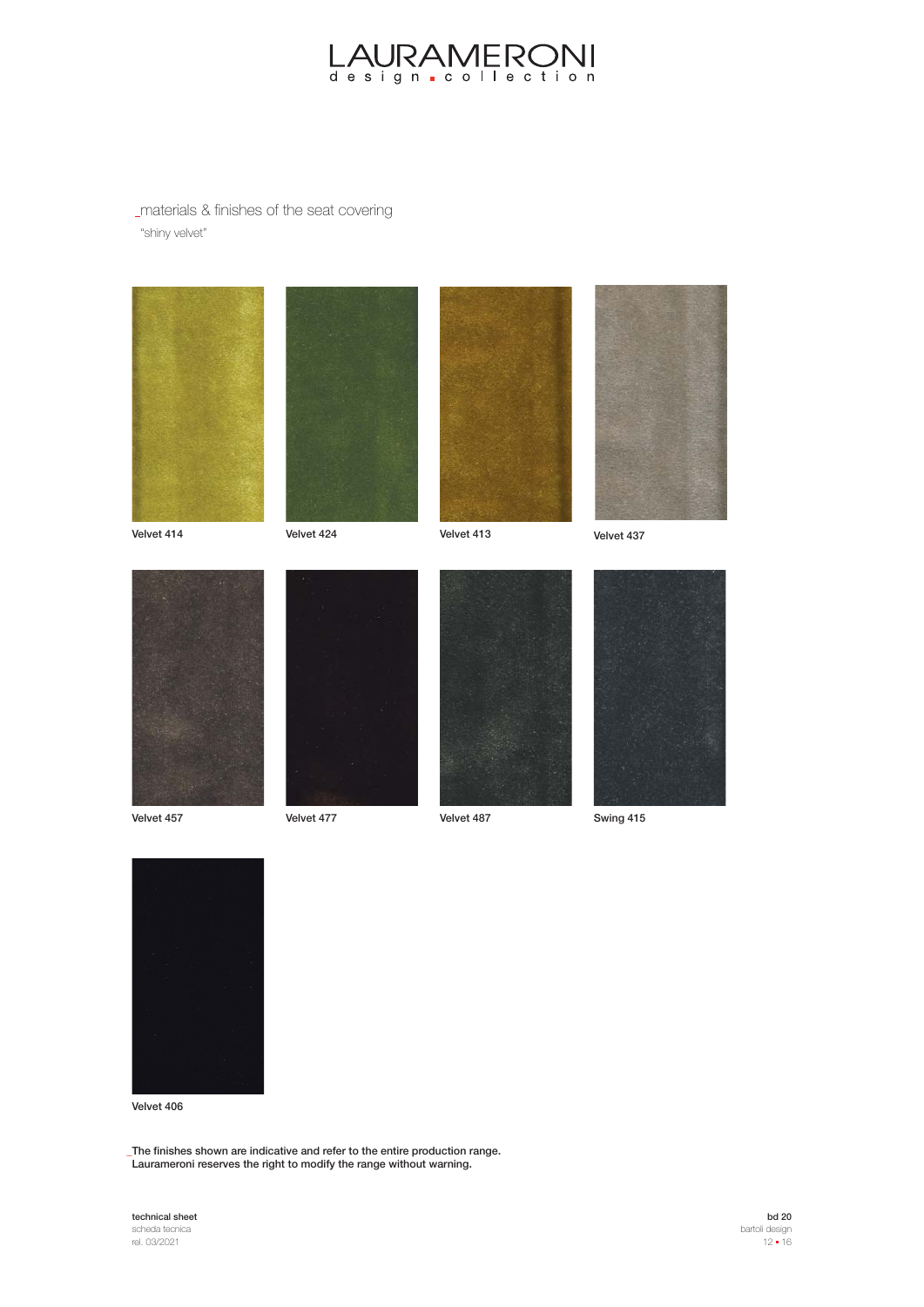

materials & finishes of the seat covering "mat" velvet

















Velvet 2003





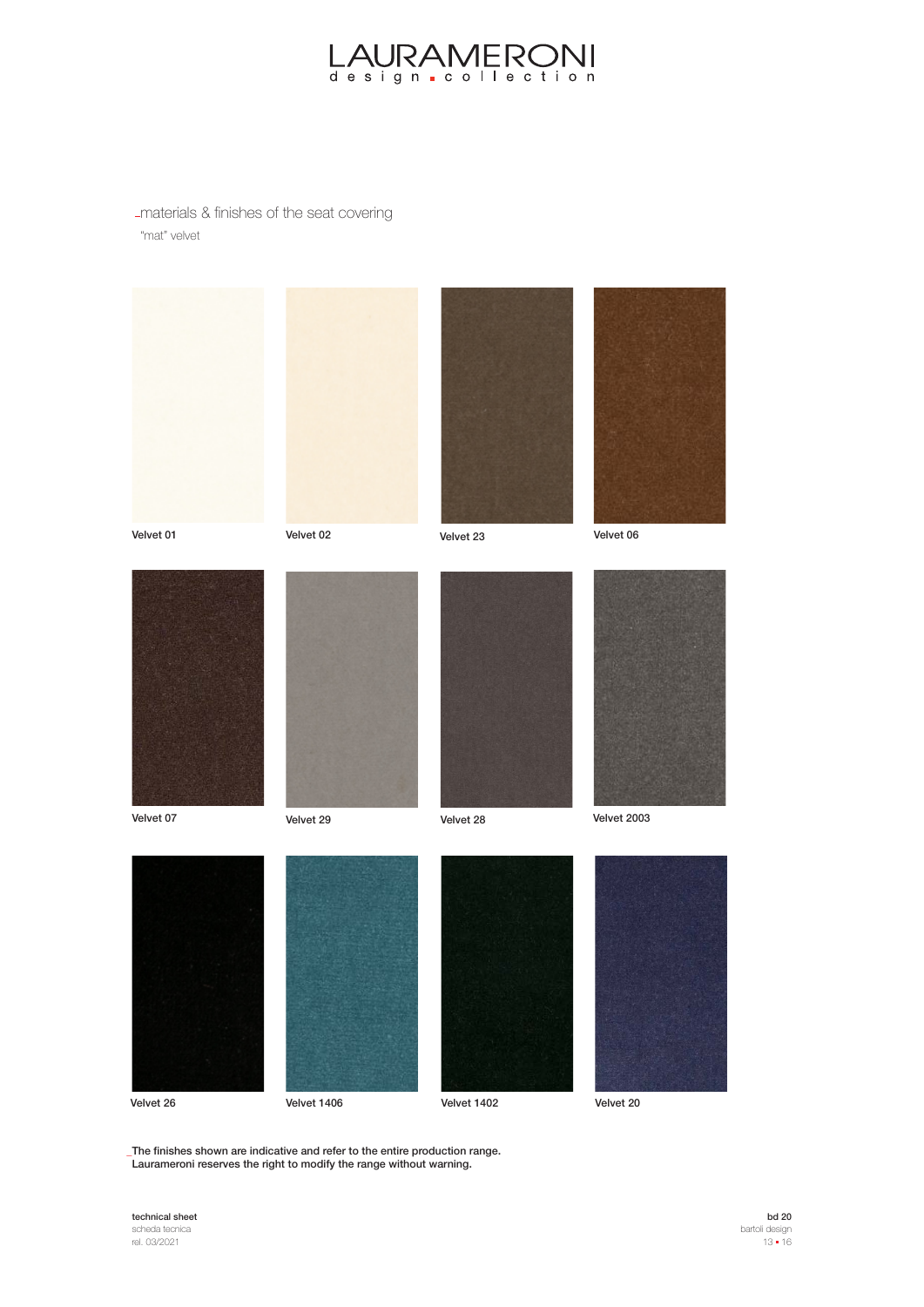

## materials & finishes of the seat covering "mat" velvet



Velvet 2004

Velvet 17 Velvet 2007 Velvet 2008













Velvet 1401

The finishes shown are indicative and refer to the entire production range. **\_** Laurameroni reserves the right to modify the range without warning.

# technical sheet

scheda tecnica rel. 03/2021

bd 20 bartoli design  $14 = 16$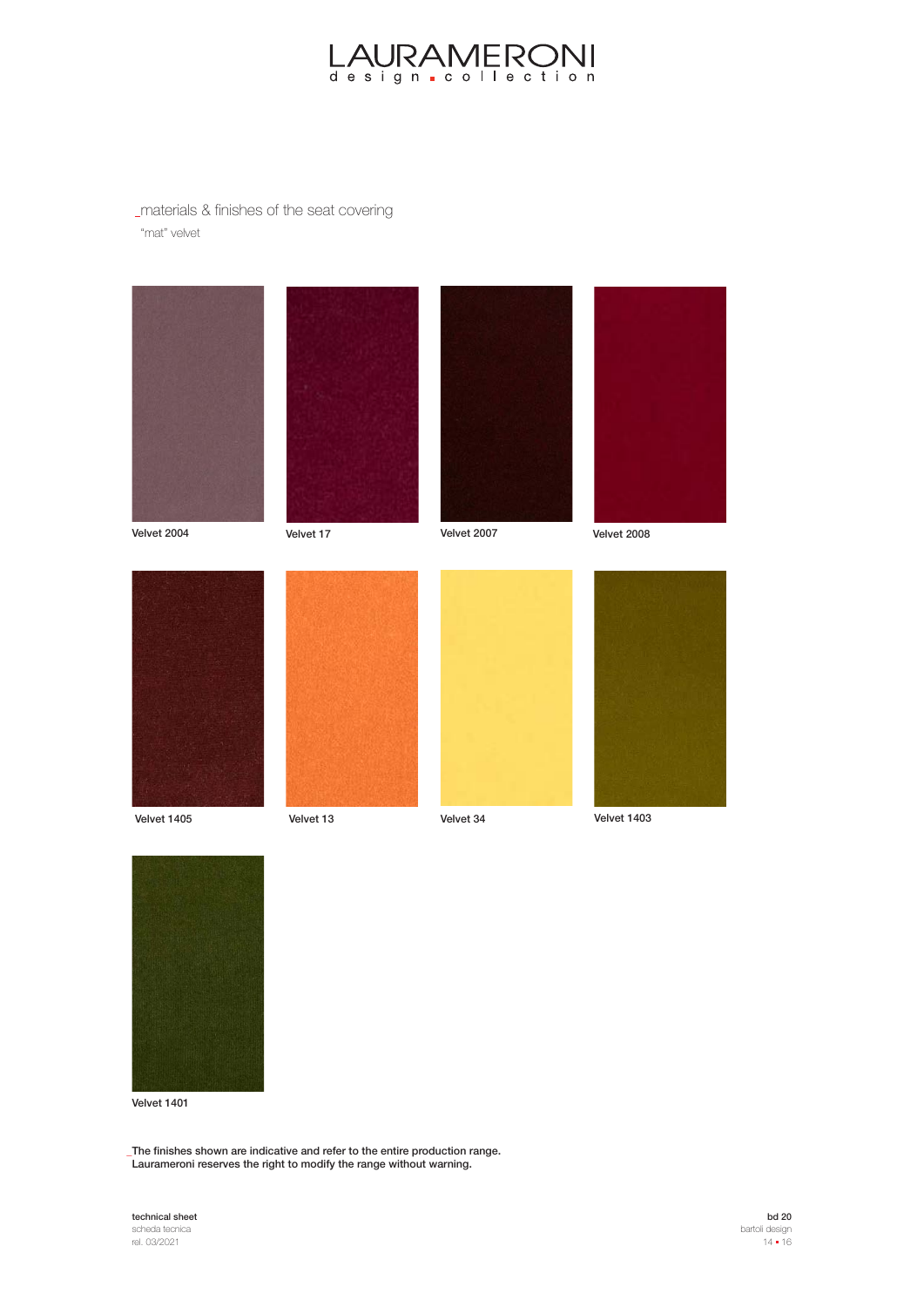# AURAMERON design collection

maintenance

Wood is a high-quality natural product. To maintain the natural character of wood and to protect surfaces from mechanical and chemical wear, veneered surfaces are coated with a high quality transparent paint. For cleaning and care, do not use acids or alkali-based cleaners, agents with bleaching additive, scouring powder, steel wool, pot scourers or similar. Anything hot or damp will cause damage to the surface. Remove soiling and liquids immediately. Use a dry soft cloth for cleaning, eventually add a little neutral cleaning agent to the water. The cloth must be only slightly damp, to prevent discolouration or swelling of the surface. It is then essential to rub the surfaces dry, so that there is no residual moisture.

#### WOOD LEATHER

Leather is a natural product. It is individual, unmistakable and very durable. Natural unevenness, softness and minimal colouring which allows the material to breathe are the features of the best quality leathers. For maintenance and cleaning do not use acids or alkalibased cleaners. Never use stain remover, shoe cream, solvents, floor wax, cosmetics or other aggressive cleaning agents. Do not use scouring agents, steel wool, pot cleaners or similar. We recommend you do not expose the product to strong heat, as this can change its appearance. Please protect the product from abrasion, moisture and other factors so that the surface is not damaged beyond repair. Dust the leather surface regularly with a soft cloth. Use the blunt nozzle of a vacuum cleaner to remove crumbs and sand.

If you use wrong products, the finish of the leather may be damaged seriously; damage appears as time passes, after several cleaning operations. Attention: nubuck grain leather as well as leathers finished with aniline cannot be cleaned at all, if not with a simple dry and soft cloth. Any product could damage irrecoverably the leather!

#### Nubuck

European bovine hide, chrome tanned, aniline dyed. Nubuck natural grain.

#### Pixel

European bovine hide, chrome tanned, barrel dyed with aniline. Silkscreen-WR.

#### Tosca

European origin, chrome tanned, drum dyed, printed and finished to obtain a lightening effect.

#### Swing

European bovine hide, chrome tanned, aniline dyed. Top-grain leather, smooth matt surface, silky touch.

#### Skin

European bovine hide, dry vacuum, aniline dyed. Natural look, full hand, silky touch.